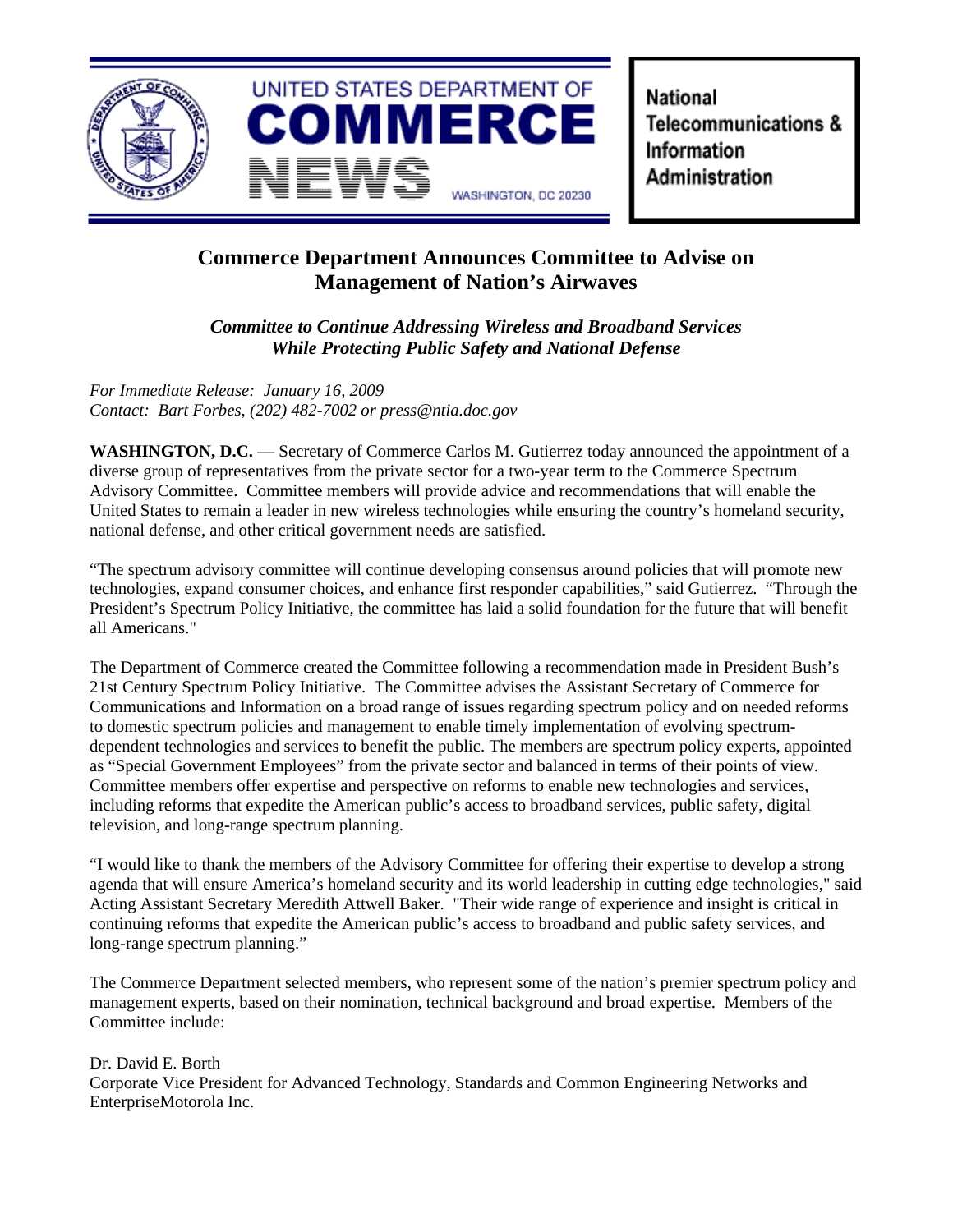Martin Cooper Executive Chairman and Co-FounderArrayComm, Inc.

Mark E. Crosby President/CEO, Enterprise Wireless Alliance

Brian Fontes Chief Executive Officer, National Emergency Number Association

Harold Furchtgott-Roth President, Furchtgott-Roth Enterprises

Robert M. Gurss Director of Legal & Government Affairs, Association of Public-Safety Communications Officials

Dale N. Hatfield Independent Consultant and Adjunct Professor

John Hoadley Wireless CTONortel

Dr. Kevin C. Kahn Director of the Communications Technology Lab Intel Corporation

James Andrew Lewis Senior Fellow and Director of the Technology and Public Policy ProgramCenter for Strategic and International **Studies** 

Dr. Mark A. McHenry President Shared Spectrum Company

Darrin M. Mylet Vice President - Wireless Services, Cantor Fitzgerald

Janice Obuchowski Founder and President, Freedom Technologies, Inc.

Robert Pepper Senior Managing Director, Global Advanced Technology Policy, Cisco Systems, Inc.

Neville Ray Senior Vice President of Engineering and Operations, T-Mobile USA

Richard L. Reaser, Jr. Head, Spectrum Management Department, Raytheon Space and Airborne Systems

R. Gerard Salemme Executive Vice President, Strategy, Policy, and External Affairs, Clearwire Corporation

Bryan Tramont Partner, Wilkinson Barker Knauer, LLP